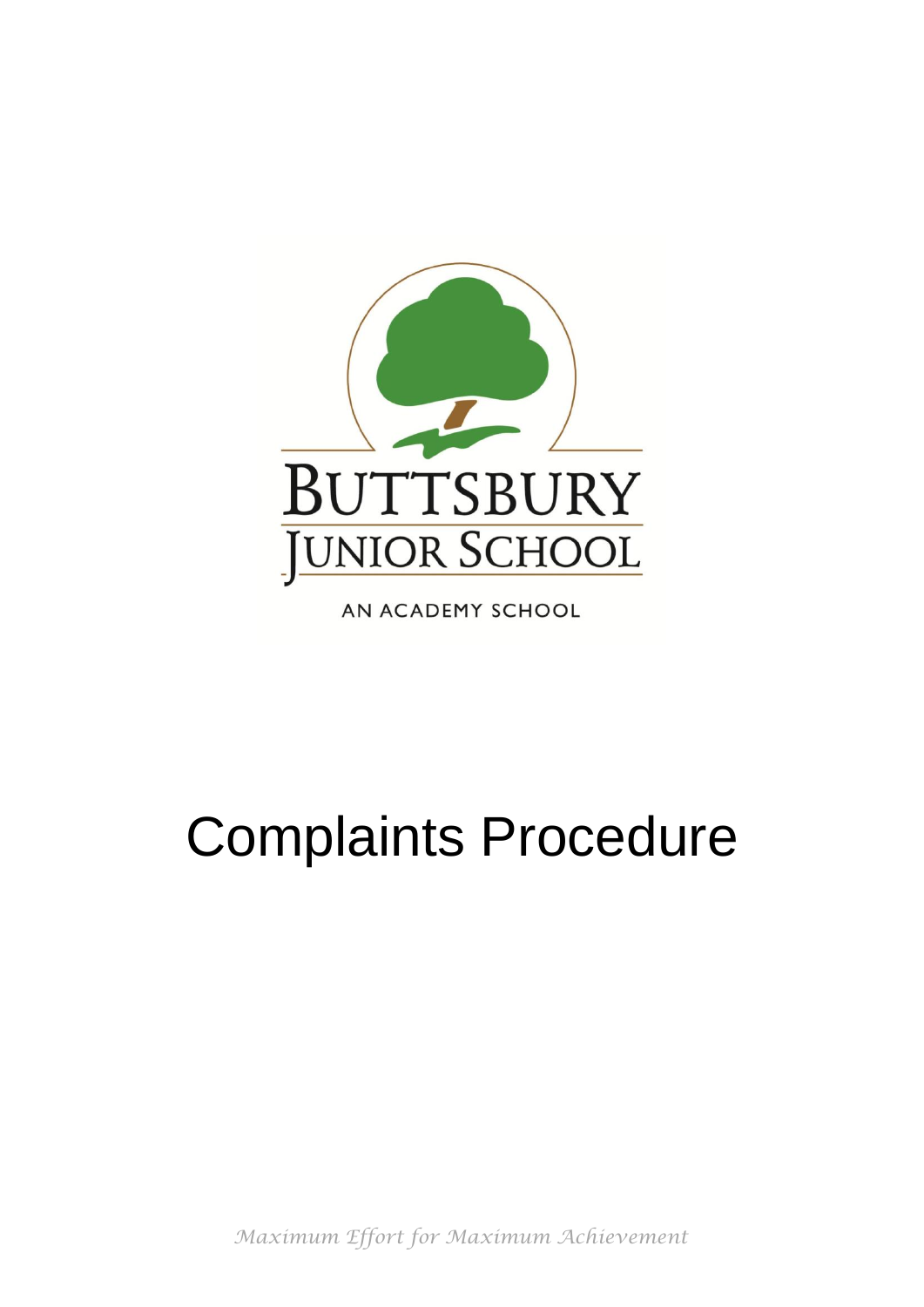

## **Our procedures for dealing with general concerns**

The majority of concerns from parents, carers and others are handled under the following general procedures.

The procedure is divided into three stages:

**Stage 1** aims to resolve the concern through informal contact at the appropriate level in school (as described on pages 2 and 3 of this guidance).

**Stage 2** is the first formal stage at which written complaints are considered by the headteacher.

**Stage 3** is the next stage once Stage 2 has been worked through. It involves a complaints review panel.

How each of these stages operates is explained below:

## **Stage 1 – Your initial contact with the school**

- 1. Many concerns will be dealt with informally when you make them known to us. The first point of contact should be your child's class teacher.
- 2. We will see you, or contact you by telephone or in writing, as soon as possible after your concern is made known to us. All members of staff know how to refer, if necessary, to the appropriate person with responsibility for particular issues raised by you. He or she will make a clear note of the details and will check later to make sure that the matter has been followed up.
- 3. We will ensure that you are clear what action or monitoring of the situation, if any, has been agreed. We will confirm this in writing to you.
- 4. We will ensure that we speak directly to all appropriate persons who may be able to assist us with our enquiries into your concern.
- 5. We will discuss with you (normally within ten working days) the progress of our enquiries. You will have the opportunity of asking for the matter to be considered further, once we have responded to your concern.
- 6. If you are still dissatisfied following this informal approach, your concern will become a formal complaint and we will deal with it at the next stage.

# **Stage 2 – Formal consideration of your complaint**

This stage in our procedures deals with written complaints. It applies where you are not happy with the informal approach to dealing with your concern, as outlined under Stage 1 above.

- 1. Normally, your written complaint should be addressed to the headteacher. If, however, your complaint concerns the headteacher personally, it should be sent to the school marked "For the attention of the Chair of Trustees"
- 2. We will acknowledge your complaint in writing as soon as possible after receiving it. This will be within three working days.
- 3. We will enclose a copy of these procedures with the acknowledgement.
- 4. Normally we would expect to respond in full within ten working days but if this is not possible we will write to explain the reason for the delay and let you know when we hope to be able to provide a full response.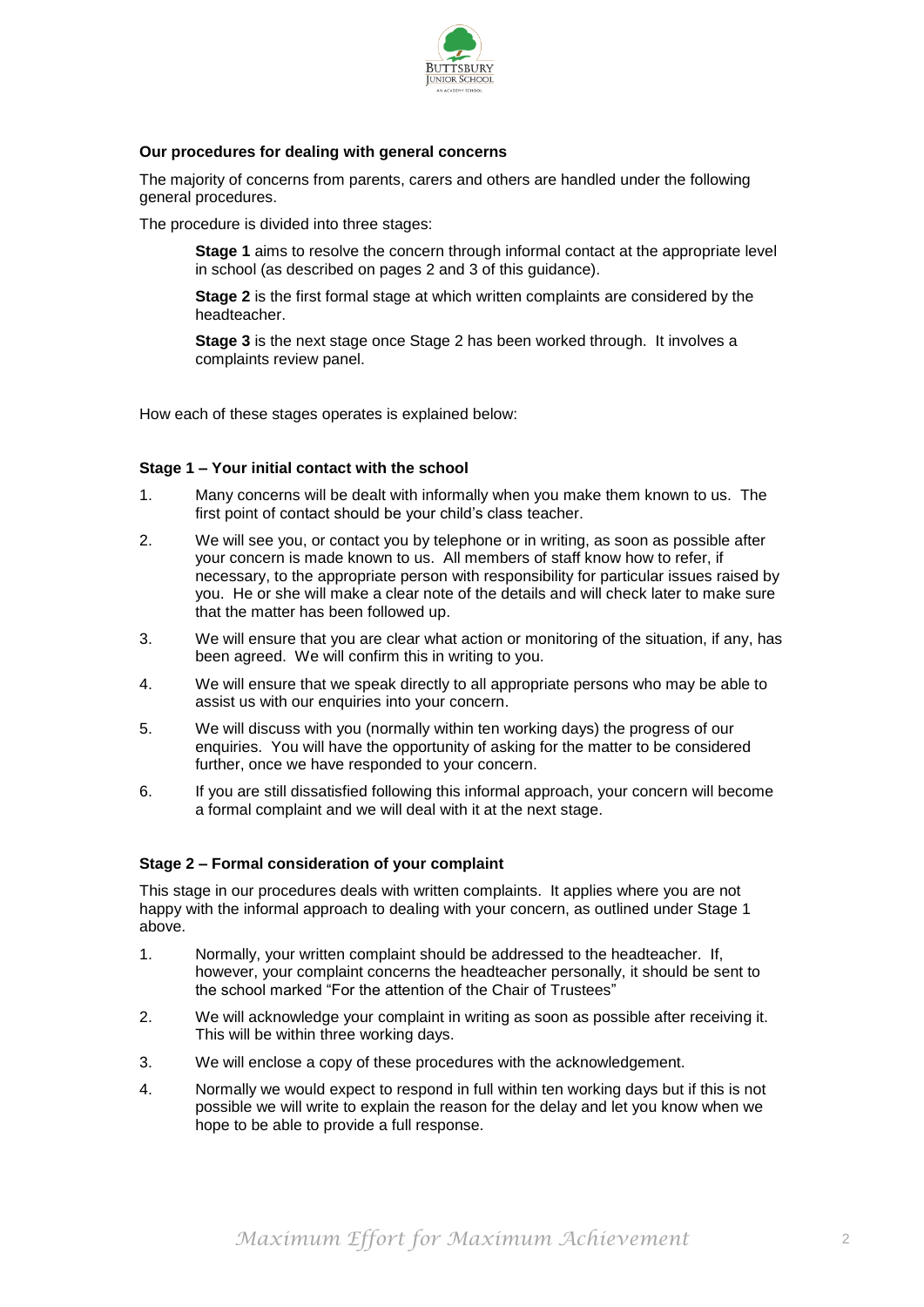

- 5. As part of our consideration of your complaint, we may invite you to a meeting to discuss the complaint and fill in any details required. If you wish, you can ask someone to accompany you to help you explain the reasons for your complaint.
- 6. The headteacher, or chair of trustees may also be accompanied by a suitable person if they wish.
- 7. Following the meeting, the headteacher or chair of trustees will, where necessary, talk to witnesses and take statements from others involved. If the complaint centres on a pupil, we will talk to the pupil concerned and, where appropriate, others present at the time of the incident in question.
- 8. We will normally talk to pupils with a parent or carer present, unless this would delay the investigation of a serious or urgent complaint, or where a pupil has specifically said that he or she would prefer the parent or carer not to be involved. In such circumstances, we will ensure that another member of staff, with whom the pupil feels comfortable, is present.
- 9. If the complaint is against a member of staff, it will be dealt with under the school's internal confidential procedures, as required by law.
- 10. The headteacher or chair of trustees will keep written/typed, signed and dated records of all meetings and telephone conversations, and other related documentation.
- 11. Once we have established all the relevant facts, we will send you a written response to your complaint. This will give a full explanation of the headteacher's/chair of trustees' decision and the reasons for it. If follow-up action is needed, we will indicate what we are proposing to do. We may invite you to a meeting to discuss the outcome as part of our commitment to building and maintaining good relations with you.
- 12. The person investigating your complaint may decide that we have done all we can to resolve the complaint, in which case we may use our discretion to close the complaint at this point. Please see the next page for further information about this process.
- 13. If we do not close the complaint after Stage 2, you may wish to proceed to Stage 3, as described below.

## **Stage 3 – Consideration by a complaints review panel**

If your concern has already been through Stages 1 and 2 and you are not happy with the outcome, you may put your complaint to a review panel to consider it. This is a formal process and their decision is final under these procedures.

The purpose of this arrangement is to give your complaint a hearing in front of a panel who have no prior knowledge of the details of the complaint and who can, therefore, consider it without prejudice.

They will seek to resolve the complaint and to achieve reconciliation between the school and the parent.

The panel will consists of two members of the Trust Board not previously involved in the complaint and one person independent of the management and running of the Academy. They operate to the following procedure.

- 1. The clerk to the governing body will aim to arrange for the panel meeting to take place within 20 working days.
- 2. The clerk will ask you whether you wish to provide any further written documentation in support of your complaint. You can include witness statements, or ask witnesses to give evidence in person, if you wish.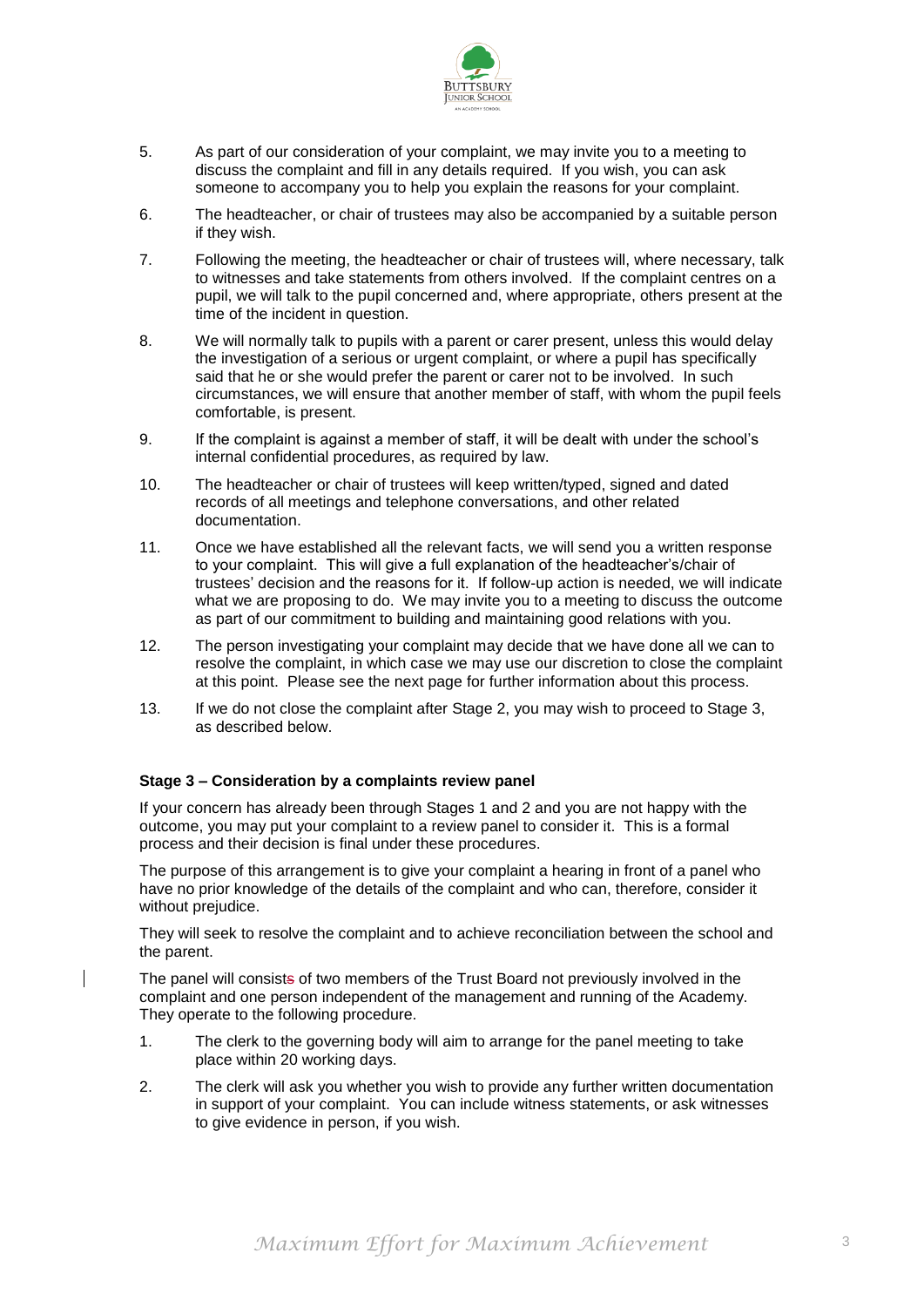

- 3. The headteacher will be asked to prepare a written report for the panel. Other members of staff directly involved in matters raised in your complaint will also be asked to prepare reports or statements.
- 4. The clerk will inform you, the headteacher, any relevant witnesses and members of the panel by letter, at least five working days in advance, of the date, time and place of the meeting. We hope that you will feel comfortable with the meeting taking place in the school; but we will do what we can to make alternative arrangements if you prefer.
- 5. With the letter, the clerk will send you all relevant correspondence, reports and documentation about the complaint and ask whether you wish to submit further written evidence to the panel.
- 6. The letter will explain what will happen at the panel meeting and the clerk will also inform you that you are entitled to be accompanied to the meeting. The choice of person to accompany you is your own, but it is usually best to involve someone in whom you have confidence but who is not directly connected with the school. They are there to give you support but also to witness the proceedings and to speak on your behalf if you wish.
- 7. With the agreement of the chair of the panel, the headteacher may invite members of staff directly involved in matters raised by you to attend the meeting.
- 8. The chair of the panel will bear in mind that the formal nature of the meeting can be intimidating for you and will do his or her best to put you at your ease.
- 9. As a general rule, no evidence or witnesses previously undisclosed should be introduced into the meeting by any of the participants. If either party wishes to do so, the meeting will be adjourned so that the other party has a fair opportunity to consider and respond to the new evidence.
- 10. The chair of the panel will ensure that the meeting is properly minuted. Please understand that any decision to share the minutes with you, the complainant, is a matter for the panel's discretion and you do not have an automatic right to see or receive a copy. Since such minutes usually name individuals, they are understandably of a sensitive and, therefore, confidential nature.
- 11. Normally, the written outcome of the panel meeting, which will be sent to you, should give you all the information you require. If, however, you feel that you would like to have a copy of the minutes it would be helpful if you could indicate this in advance. If the panel is happy for the minutes to be copied to you, the clerk can then be asked maintain confidentiality in the minutes.
- 12. During the meeting, you can expect there to be opportunities for:
	- you to explain your complaint;
	- you to hear the school's response from the headteacher;
	- you to question the headteacher about the complaint;
	- you to be questioned by the headteacher about the complaint;
	- the panel members to be able to question you and the headteacher;
	- any party to have the right to call witnesses (subject to the chair's approval) and all parties to have the right to question all witnesses;
	- you and the headteacher to make a final statement.
- 13. In closing the meeting, the chair will explain that the panel will now consider its decision and that written notice of the decision will be sent to the headteacher and yourself within two weeks. All participants other than the panel and the clerk will then leave.